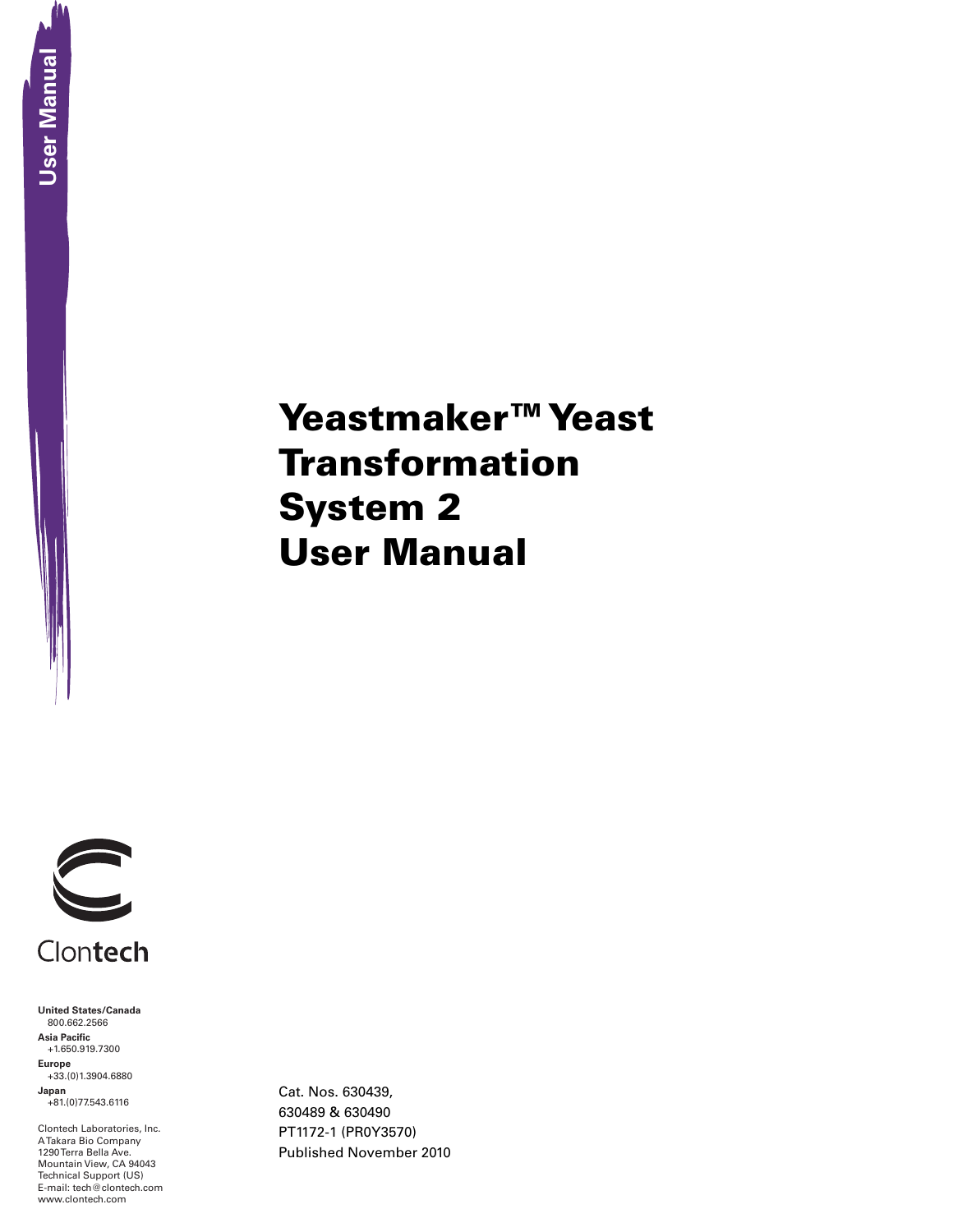### **Table of Contents**

| $\mathbf{II}$ . |  |
|-----------------|--|
| HI.             |  |
|                 |  |
| IV.             |  |
| V.              |  |
|                 |  |
|                 |  |
|                 |  |
|                 |  |
|                 |  |

#### **List of Tables**

|--|--|--|--|--|

#### **Customer Service/Ordering**

tel: 800.662.2566 (toll-free) fax: 800.424.1350 (toll-free) web: www.clontech.com e-mail: orders@clontech.com

#### **Technical Support**

tel: 800.662.2566 (toll-free) fax: 650.424.1064 e-mail: tech@clontech.com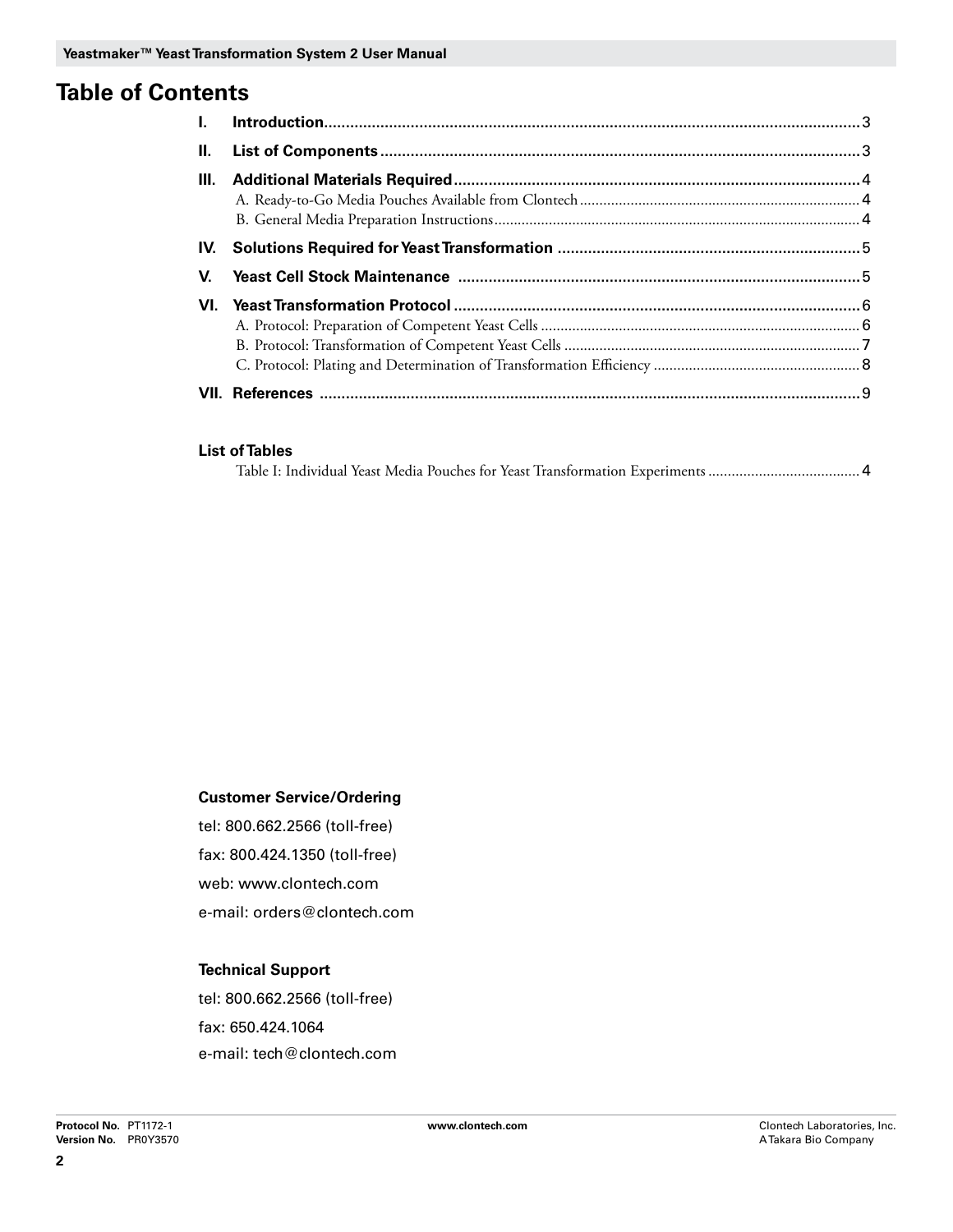### **I. Introduction**

The **Yeastmaker™ Yeast Transformation System 2** provides a high-efficiency polyethylene glycol (PEG)/LiAc-based method for preparing and transforming competent yeast cells. Though originally developed for use with our **Matchmaker™ Library Construction & Screening Kits** for yeast two-hybrid and one-hybrid screening (Cat. Nos. 630445 & 630304), the System 2 protocol is suitable for any yeast transformation experiment.

The Yeast Transformation System 2 protocol provides a higher and more reliable frequency of transformation than many other commonly used methods. Achieving a high transformation efficiency is especially important if you require library-scale transformations. The more clones your library contains, the more likely you are able to detect rare and potentially novel interactions. One reason why the Yeast Transformation System 2 yields more transformants (per µg of DNA) than many other commonly used methods is because it includes an uncommon but crucial incubation step: After the addition of DNA and treatment with DMSO, yeast cells are incubated in YPD Plus Liquid Medium—a formulation that enhances the uptake of plasmid DNA. Using this protocol, we typically obtain ≥3 x 10<sup>5</sup> transformants per µg of plasmid DNA.

### **II. List of Components**

Store Box 1 at –20° C.

Store Box 2 at room temperature.

The following reagents are sufficient for a maximum of 50 small-scale or 15 library-scale transformations.

#### **Box 1:**

- 2 x 1 ml 10 mg/ml Yeastmaker Carrier DNA, denatured
- 20 µl pGBT9 (positive control plasmid), 0.1 µg/µl

#### **Box 2:**

- • 2 x 50 ml 50% PEG 3350 (Sigma, Cat. No. P4338)
- 50 ml 1 M LiAc (10X)
- 50 ml 10X TE Buffer
- 50 ml YPD Plus Liquid Medium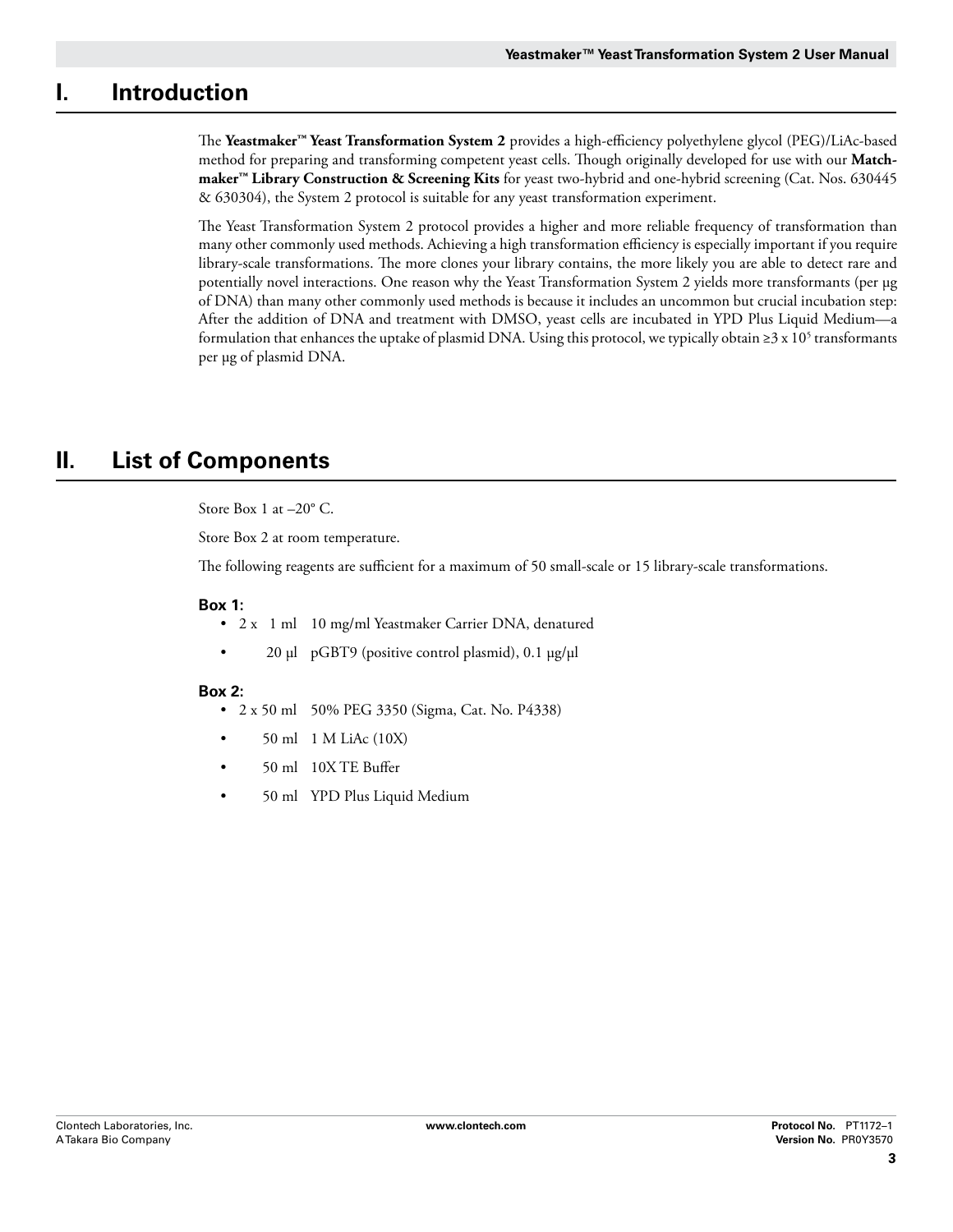### **III. Additional Materials Required**

#### **A. Ready-to-Go Media Pouches Available from Clontech**

Clontech offers media sets with a complete assortment of mixes in convenient, "ready-mixed" foil pouches, suitable for use with any yeast transformation system.

| Table I: Individual Yeast Media Pouches for Yeast Transformation Experiments |                          |                        |  |  |
|------------------------------------------------------------------------------|--------------------------|------------------------|--|--|
| <b>Yeast Media Pouches</b>                                                   | <b>Clontech Cat. No.</b> | <b>Volume of Media</b> |  |  |
| Rich Media (for routine culturing of untransformed yeast)                    |                          |                        |  |  |
| <b>YPDA Broth</b>                                                            | 630306                   | $10 \times 0.5$ L      |  |  |
| <b>YPDA With Agar</b>                                                        | 630307                   | $10 \times 0.5$ L      |  |  |
| <b>Minimal Media Single Dropouts (SDO)</b>                                   |                          |                        |  |  |
| SD-Trp Broth                                                                 | 630308                   | $10 \times 0.5$ L      |  |  |
| SD-Trp with Agar                                                             | 630309                   | $10 \times 0.5$ L      |  |  |
| SD-Leu Broth                                                                 | 630310                   | $10 \times 0.5$ L      |  |  |
| SD-Leu with Agar                                                             | 630311                   | $10 \times 0.5$ L      |  |  |
| SD/-His Broth                                                                | 630312                   | $10 \times 0.5$ L      |  |  |
| SD/-His with Agar                                                            | 630313                   | $10 \times 0.5$ L      |  |  |
| SD/-Ura Broth                                                                | 630314                   | $10 \times 0.5$ L      |  |  |
| SD/-Ura with Agar                                                            | 630315                   | $10 \times 0.5$ L      |  |  |
| <b>Minimal Media Double Dropouts (DDO)</b>                                   |                          |                        |  |  |
| SD-Leu/-Trp Broth                                                            | 630316                   | $10 \times 0.5$ L      |  |  |
| SD-Leu/-Trp with Agar                                                        | 630317                   | $10 \times 0.5$ L      |  |  |
| <b>Minimal Media Triple Dropouts (TDO)</b>                                   |                          |                        |  |  |
| SD-His/-Leu/-Trp Broth                                                       | 630318                   | $10 \times 0.5$ L      |  |  |
| SD-His/-Leu/-Trp with Agar                                                   | 630319                   | $10 \times 0.5$ L      |  |  |
| SD/-Leu/-Trp/-Ura Broth                                                      | 630320                   | $10 \times 0.5$ L      |  |  |
| <b>Minimal Media Quadruple Dropouts (QDO)</b>                                |                          |                        |  |  |
| SD-Ade/-His/-Leu/-Trp Broth                                                  | 630322                   | $10 \times 0.5$ L      |  |  |
| SD-Ade/-His/-Leu/-Trp with Agar                                              | 630323                   | $10 \times 0.5$ L      |  |  |
| SD/-His/-Leu/-Trp/-Ura Broth                                                 | 630324                   | $10 \times 0.5$ L      |  |  |
| SD/-His/-Leu/-Trp/-Ura with Agar                                             | 630325                   | $10 \times 0.5$ L      |  |  |

#### **B. General Media Preparation Instructions**

- Prepare media by dissolving pouch contents in 500 ml  $ddH_20$ , autoclave for 15 min at 121° C, and allow to cool before use (or filter-sterilize broth media). Do not over-autoclave.
- • This media does not usually require pH adjustment, but if your source water is particularly acidic, you may need to adjust the pH of the media to 5.8.
- • For additional information on preparing media from the pouches, please see the Clontech Yeast Media Protocol-at-a-Glance (PT4057-2) at **www.clontech.com**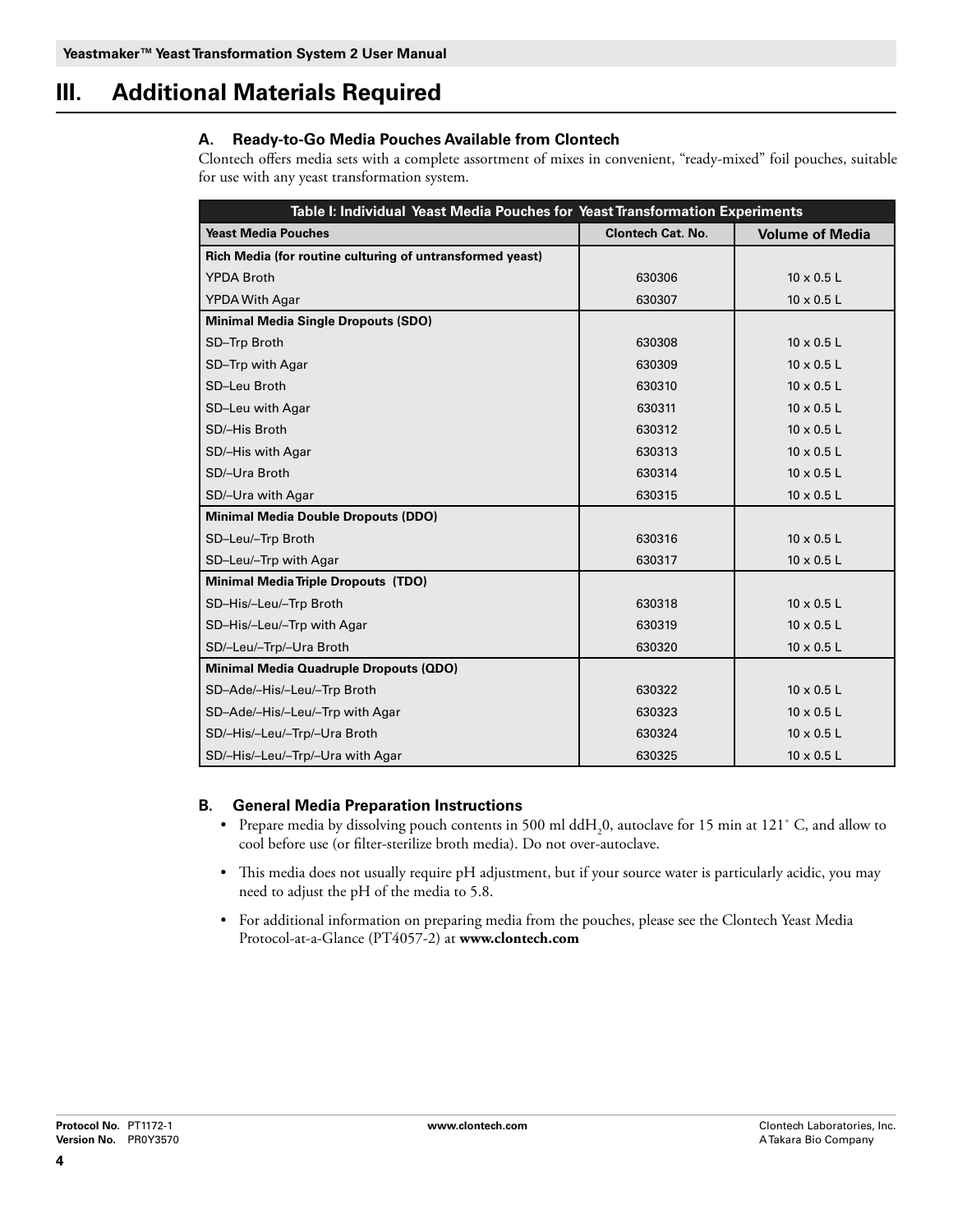### **IV. Solutions Required for Yeast Transformation**

#### **• 1.1X TE/LiAc Solution**

Prepare fresh just prior to transformation using the stock solutions provided. Combine 1.1 ml of 10X TE Buffer with 1.1 ml of 1 M LiAc (10X). Bring the total volume to 10 ml using sterile, deionized  $\rm H_2O$ .

**• PEG/LiAc Solution** (polyethylene glycol 3350/lithium acetate)

Prepare fresh just prior to transformation using the stock solutions provided.

|           | Final Conc. | <u>To prepare 10 ml of solution</u> |
|-----------|-------------|-------------------------------------|
| PEG 3350  | 40%         | 8 ml of 50% PEG 3350                |
| TE buffer | 1 X         | 1 ml of 10X TE Buffer               |
| LiAC      | 1 X         | 1 ml of 1 M LiAc $(10X)$            |

#### **• 0.9% (w/v) NaCl Solution**

Dissolve 0.9 g of NaCl in 100 ml of deionized  $\rm{H}_{2}O$  and filter-sterilize the solution.

### **V. Yeast Cell Stock Maintenance**

For those who are not familiar with yeast manipulations or would like more information, we recommend *Guide to Yeast Genetics and Molecular Biology*, by Guthrie & Fink (1991) and *Molecular Biology and Genetic Engineering of Yeasts*, edited by Heslot & Gailardin (1992).

- • Yeast strains can be stored for up to 2 months at 4° C on YPD or YPDA medium in petri dishes sealed with Parafilm. However, fresh colonies (1–3 weeks) will give better results when inoculating a liquid culture.
- • Storage of new yeast transformants
	- 1. To prepare stock cultures of new yeast transformants for storage, use a sterile inoculation loop to scrape an isolated colony.
	- 2. Thoroughly suspend the colony in 0.5 ml of YPD or YPDA medium (or the appropriate SD medium) containing 15–30% sterile glycerol. We recommend using 2-ml vials for storing these cultures.
	- 3. Ensure that the cap is closed tightly. Shake the vial. Freeze immediately at –70° C.
	- 4. To recover the strains, streak a small portion of the frozen stock onto a YPD or YPDA (or appropriate SD medium) agar plate. (If the tube has thawed prior to streaking a small portion, vortex to ensure even distribution of the yeast cells.)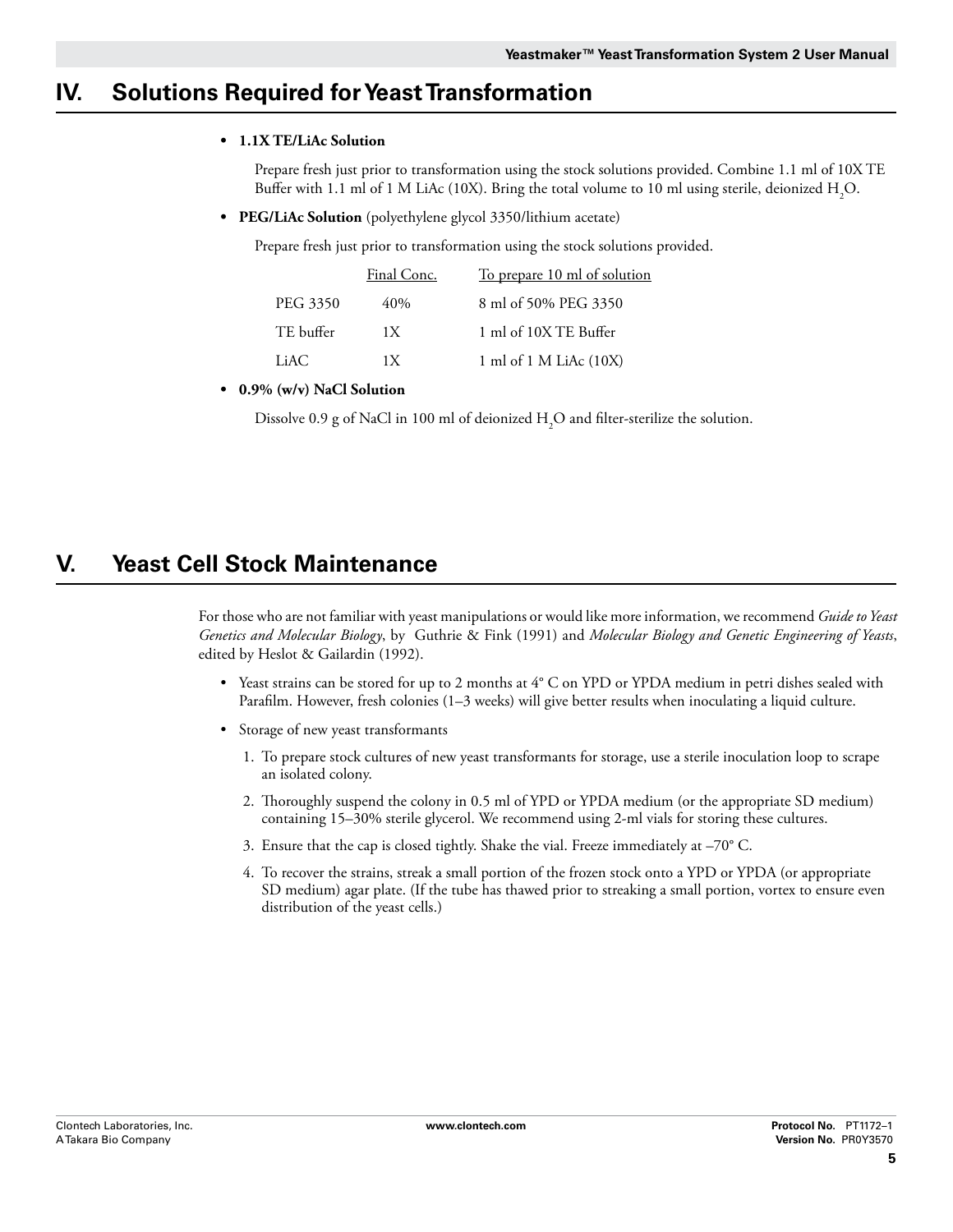### **VI. Yeast Transformation Protocol**



#### **A. Protocol: Preparation of Competent Yeast Cells**

- 1. Materials:
	- • Yeastmaker Yeast Transformation System 2 [provided with the Two-Hybrid Kit or available separately (Cat. No. 630439)]
	- 1.1x TE/LiAc (Section IV)
	- YPDA agar plates
	- • YPDA liquid medium
	- • Appropriate SD selective medium
	- • Frozen stock of yeast cells (*S. cerevisiae*)
	- • Sterile, deionized water
- 2. Streak a YPDA agar plate with your chosen yeast cells from a frozen yeast stock. Incubate the plate upside down at 30° C until colonies appear (~3 days).

**Note:** If you wish, you may stop the experiment at this step and resume work later. The plates can be stored at 4º C in subdued lighting for up to one month.

3. Inoculate one colony (diameter 2–3 mm, < 4 weeks old) into 3 ml YPDA medium in a sterile 15 ml culture tube.



**BREAK**

**TIP**: Set up four separate 3 ml cultures from four separate colonies and choose only the fastest growing 3 ml culture to proceed. We find that faster growing cultures tend to result in higher transformation efficiencies.

- 4. Incubate at 30° C with shaking at 250 rpm for 8–12 hr.
- 5. Transfer 5 µl of the culture to 50 ml of YPDA in a 250 ml flask.
- 6. Incubate shaking until the  $OD_{600}$  reaches 0.15–0.3 (16–20 hr).

**NOTE:** Continue incubating until OD is reached, but do not over grow the culture.

- 7. Centrifuge the cells at 700 g for 5 min at room temperature. Discard the supernatant and resuspend the pellet in 100 ml of fresh YPDA.
- 8. Incubate at 30° C until the OD<sub>600</sub> reaches 0.4–0.5 (3–5 hr).

**NOTE:** Continue incubating until OD is reached. Do not overgrow the culture.

- 9. Divide the culture into two 50 ml sterile Falcon conical tubes. Centrifuge the cells at 700 g for 5 min at room temperature. Discard the supernatant and resuspend each pellet in 30 ml sterile, deionized  $\rm H_{2}0.$
- 10.Centrifuge the cells at 700 g for 5 min at room temperature. Discard the supernatant and resuspend each pellet in 1.5 ml of 1.1xTE/LiAc.
- 11.Transfer the cell suspensions to two respective 1.5 ml microcentrifuge tubes; centrifuge at high speed for 15 sec.
- 12.Discard the supernatant and resuspend each pellet in 600 µl of 1.1xTE/LiAc. The cells are now ready to be transformed with plasmid DNA.

**NOTE:** For best results, competent cells should be used for transformation immediately, although they can be stored on ice for a few hours without significant loss in efficiency.

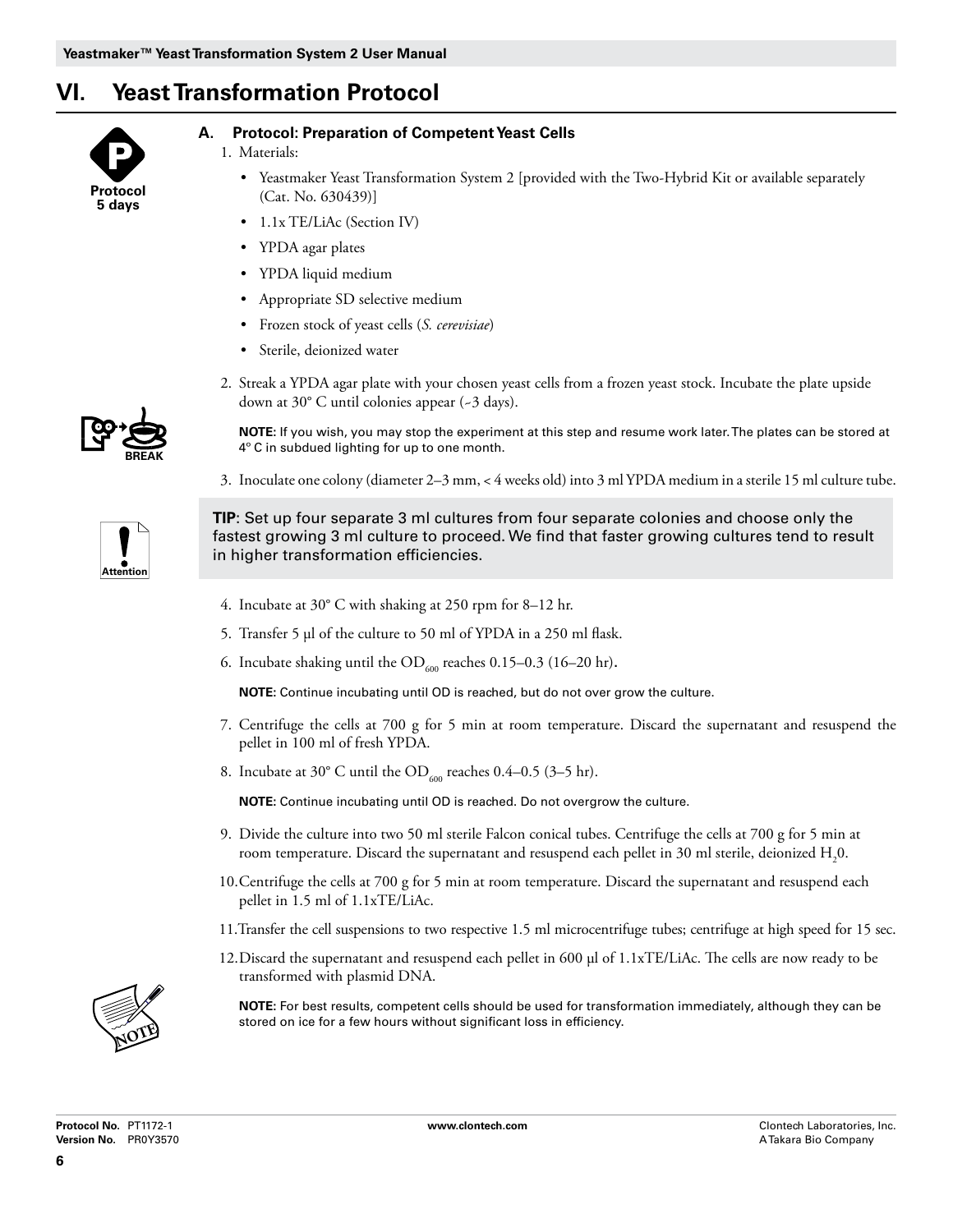## **VI. Yeast Transformation Protocol** continued



#### **B. Protocol: Transformation of Competent Yeast Cells**

- 1. Materials:
	- Yeastmaker Yeast Transformation System 2
	- • Competent Yeast Cells (Section VI.A)
	- PEG/LiAc (Section IV)
	- $0.9\%$  (w/v) NaCl

| • DMSO                                                                                                                                                            | <b>Small-Scale</b>             | <b>Library-Scale</b>     |
|-------------------------------------------------------------------------------------------------------------------------------------------------------------------|--------------------------------|--------------------------|
| 2. Combine the following in a pre-chilled, sterile tube:                                                                                                          | 1.5 ml tube                    | 15 ml tube               |
| <b>Plasmid DNA</b> (For best results, be sure to use a high-quality<br>$\bullet$<br>maxi prep plasmid DNA.)                                                       | $100$ ng                       | $5 - 15 \mu g^*$         |
| <b>Yeastmaker Carrier DNA</b> (denatured**; $10 \mu g/\mu l$ )<br>$\bullet$                                                                                       | $5 \mu l$                      | $20 \mu$                 |
| <b>NOTES:</b><br>* For example, use 5 µg of bait + 10 µg of prey for<br>yeast two-hybrid library cotransformation.                                                |                                |                          |
| **To denature carrier DNA, heat to 95-100°C for 5<br>min, then cool rapidly in an ice bath. Repeat once<br>more just before use.                                  |                                |                          |
| 3. Add competent cells and gently mix.                                                                                                                            | 50 µl                          | $600$ $\mu$              |
| 4. Add PEG/LiAc and gently mix.                                                                                                                                   | $500$ µl                       | $2.5$ ml                 |
| 5. Incubate at 30° C.                                                                                                                                             | $30 \text{ min}$               | $45 \text{ min}$         |
| <b>NOTE:</b> Mix cells every 10 min (for small-scale) or 15 min (for<br>library-scale) by tapping or gently vortexing.                                            |                                |                          |
| 6. Add <b>DMSO</b> and mix.                                                                                                                                       | $20 \mu l$                     | $160$ µl                 |
| 7. Place the tube in a 42° C water bath.                                                                                                                          | $15 \text{ min}$               | $20 \text{ min}$         |
| <b>NOTE:</b> Mix cells every 5 min (for small-scale) or 10 min (for<br>library-scale) by gently vortexing.                                                        |                                |                          |
| 8. Centrifuge to pellet yeast cells.                                                                                                                              | high speed<br>$15 \text{ sec}$ | 700 g<br>$5 \text{ min}$ |
| 9. Remove the supernatant and resuspend in YPD Plus Medium.                                                                                                       | $1 \text{ ml}$                 | 3 ml                     |
| <b>NOTE:</b> YPD Plus is specially formulated to promote transforma-<br>tion, increasing efficiency by 50–100 %. Do not use standard YPD<br>medium for this step. |                                |                          |
| 10. [Optional for small-scale transformations]: Incubate at 30° C<br>with shaking.                                                                                | <b>OPTIONAL</b>                | $90 \text{ min}$         |
| 11. Centrifuge to pellet yeast cells. For speeds and times, see step 8.                                                                                           |                                |                          |
| 12. Discard the supernatant and resuspend in 0.9% (w/v) NaCl Solution.                                                                                            | $1 \text{ ml}$                 | $15 \text{ ml}$          |



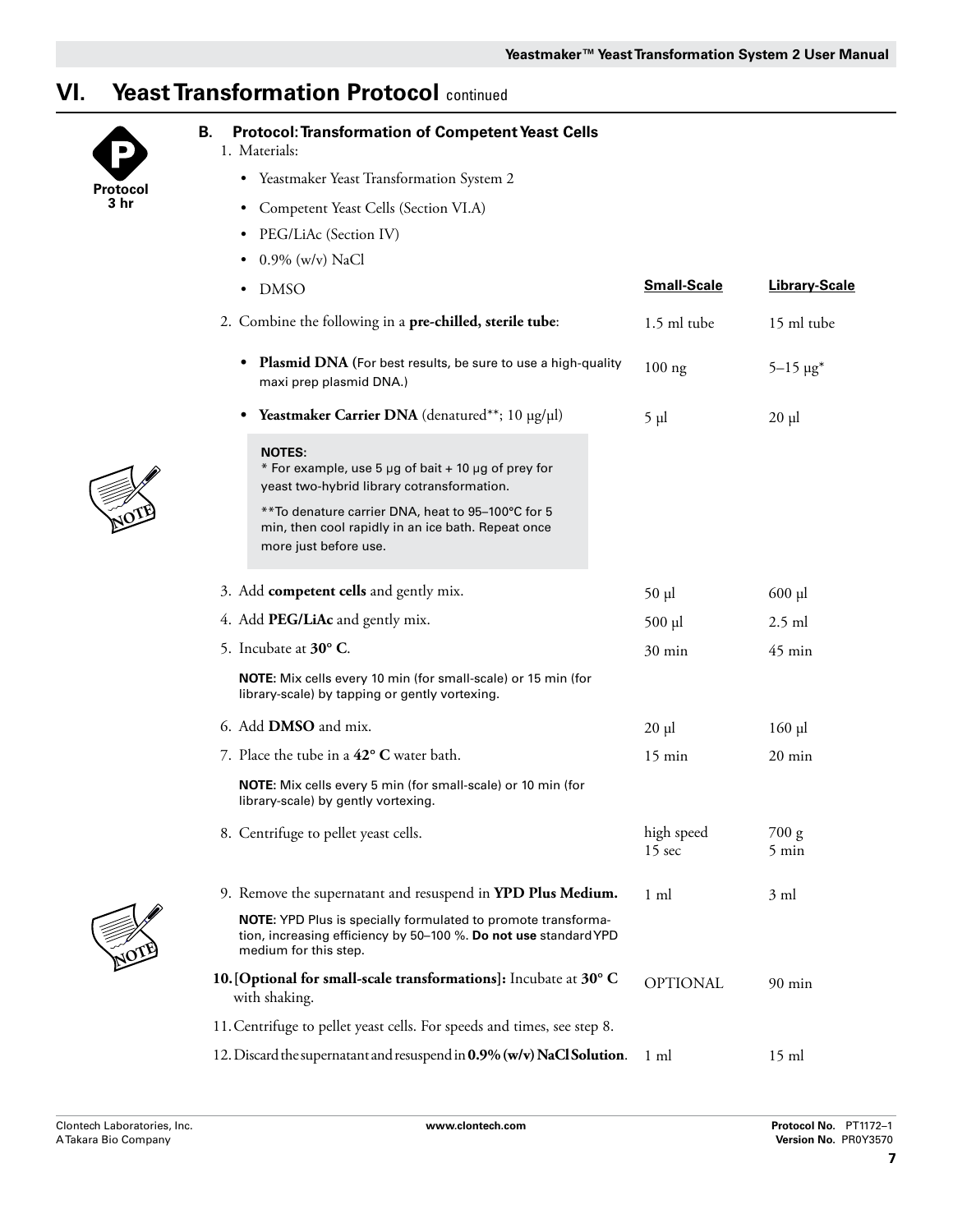### **VI. Yeast Transformation Protocol** continued



**NOTE**

#### **C. Protocol: Plating and Determination of Transformation Efficiency**

- 1. Spread 100 µl of 1/10 and 1/100 dilution onto a 100 mm plate containing the appropriate SD selection medium. For example:
	- For pGBKT7, use SD/-Trp
	- For pGADT7, use SD/-Leu
	- • For cotransformations of both, use SD/-Leu/-Trp

**NOTE:** Do not plate undiluted transformed cells.

- 2. Incubate plates upside down at 30° C until colonies appear (3–5 days).
- 3. Calculate transformation efficiency.

#### **Example Calculation**

Transformation Efficiency =  $ctu$  x Suspension Volume (ml)</u> Vol. plated (ml)  $x$  amount of DNA ( $\mu$ g)

(If 1/10 or 1/100 dilutions were plated, multiply by 10 and 100 respectively.)

After transformation using 100 ng of pGBT9 (control plasmid from Yeastmaker Yeast Transformation System 2), 100 µl of a 1/10 dilution was plated (from 1 ml total) and yielded 300 colonies after 3 days on SD/Trp.

Transformation Efficiency =  $300 \times 1 \times 10$  (dilution factor) =  $3 \times 10^5$  cfu/µg 0.1 x 0.1